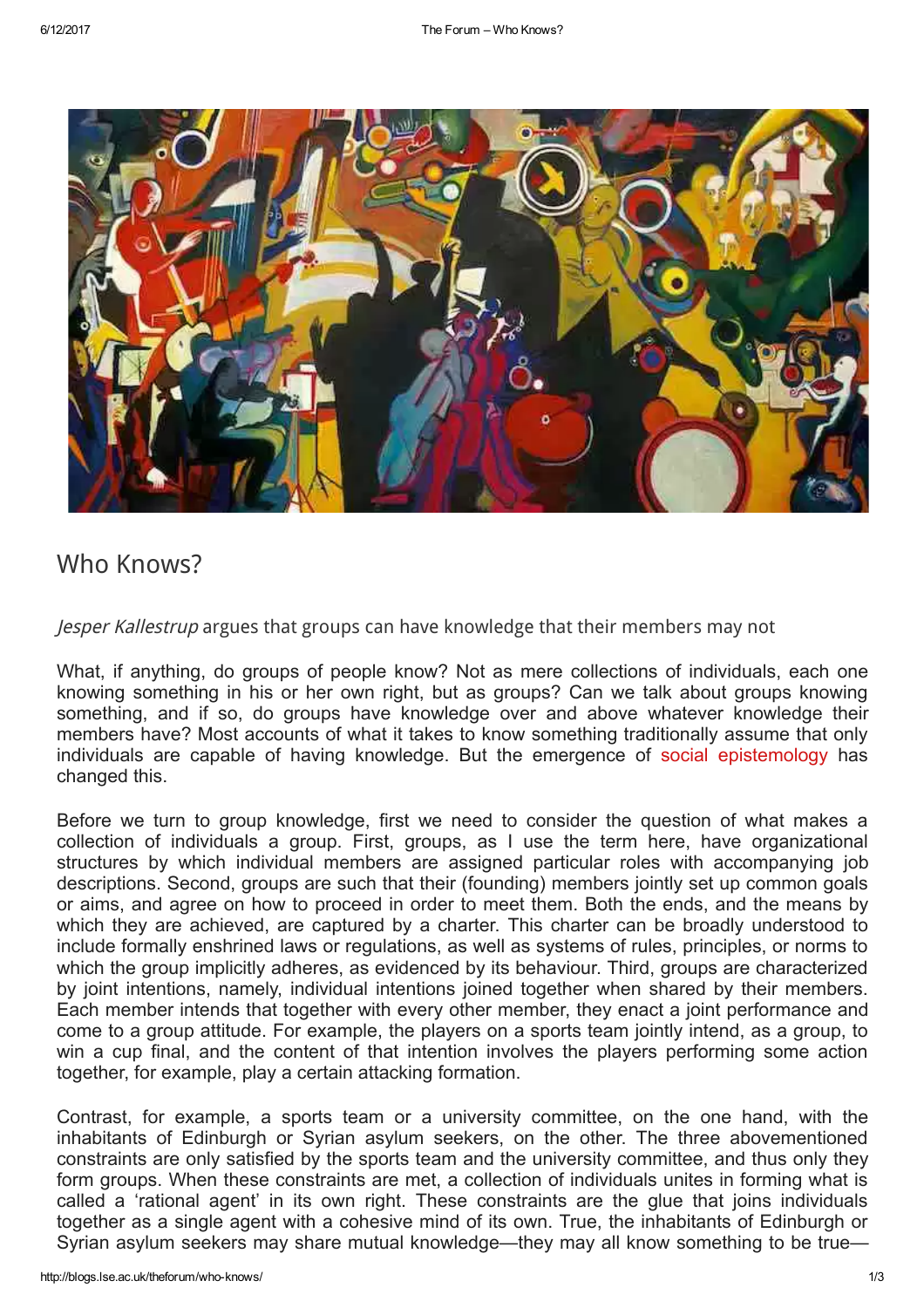## 6/12/2017 The Forum – Who Knows?

and common knowledge—not only does each person know something, each person knows everyone else in the group knows it too. But though the inhabitants of Edinburgh or Syrian asylum seekers are collections of individuals who have certain features in common, they fail to satisfy the three constraints: each individual does not have a specific role to play within the group, they do not share common goals, and they do not share a common intention. Thus, they do not constitute a group in our sense, and therefore group knowledge is not attributable to them.

Equipped with this conception of groups, our first question is: why think groups can enjoy knowledge at all? An important observation concerns ordinary parlance. As any quick Google search will verify, we speak unproblematically about clubs, boards, firms, churches, organizations, armies, governments, and so on as having knowledge. The ubiquity and diversity of such talk presents a reason to take its content at face value. Were we invariably mistaken about in this sort of talk, a drastic revision of how we talk about knowing would be called for. Of course, we also say 'the flowers know when to blossom', or 'my computer knows me better than my friends', but such talk is loose or metaphorical. Flowers and computers are neither responsible for what they do, nor do they deserve praise for getting things right. In contrast, we ordinarily assign credit to groups when they overcome obstacles to achieve remarkable knowledge, and we hold them to account for failing to act on a body of knowledge they possess. In fact, not only do we ascribe to groups the kind of lowgrade knowledge that certain animals or young children are often thought to possess, we also ascribe to groups fairly sophisticated knowledge, such as being able to engage in reflection upon their own knowledge, as when groups scrutinize the credentials of their evidence or draw complex inferences between distinct pieces of knowledge.

If we accept that groups can acquire knowledge, the second question is whether such knowledge is anything more than just the knowledge of their members: does a group have knowledge if and only if some (or most, or all) of its individual members have that knowledge? Let's review two examples that suggest group knowledge and individual knowledge can diverge. The first example involves criminal proceedings in a court of law, for which the standards of evidence include that hearsay normally be excluded and that the standard of proof be beyond reasonable doubt. These special standards govern how the criminal court must operate, but they need not be applicable to any individual court member. Thus, Frederick Schmitt [imagines](https://books.google.co.uk/books?id=yrmlRG9A6boC&lpg=PP11&ots=SqoM0s4xBh&dq=frederick%20Schmitt%20(1994)%20%E2%80%98The%20Justification%20of%20Group%20Belief&lr&pg=PA257#v=onepage&q&f=false) cases of the following kind:

A defendant is on trial for the crime of careless driving. The prosecution adduces evidence from the police report, as well as eyewitnesses testifying in court that the defendant was indeed driving the van that hit the victim. But the jury finds the evidence not beyond a reasonable doubt, and hence insufficient to validate criminal conviction. All the members of the jury have hearsay evidence from a reliable source that the defendant caused the accident. But the judge instructs the jurors to ignore this evidence as it fails to meet the conditions for being ruled admissible in a criminal court.

Since the evidence available to the jurors individually is unavailable to them jointly as a jury, this example shows that a group can lack knowledge, even when that knowledge is possessed by all its members. The individual jury members have reliable evidence, sufficient for them to know that the defendant is guilty; but the jury, when functioning in accordance with the appropriate standards, lacks reliable evidence sufficient for it to know that the defendant is guilty.

The second example exploits the ubiquitous phenomenon of distributed cognition, which involves a division of cognitive labour into sub-tasks assigned to individuals in the group with the relevant expertise. Scientific research groups typically involve distributed cognition on a huge scale; for example, CERN involves collaboration between physicists, engineers and other researchers from dozens of institutions and countries. The following example, inspired by [Alexander](http://onlinelibrary.wiley.com/doi/10.1111/j.1520-8583.2010.00184.x/abstract) Bird, helps fix ideas:

Imagine a physicist and a mathematician, collaborating on a project to demonstrate the existence of parallel universes. The physicist builds models, conducts experiments, and analyses data to confirm an interpretation of string theory, while the mathematician provides a mathematical proof that such universes exist if the physicist's interpretation is correct. The